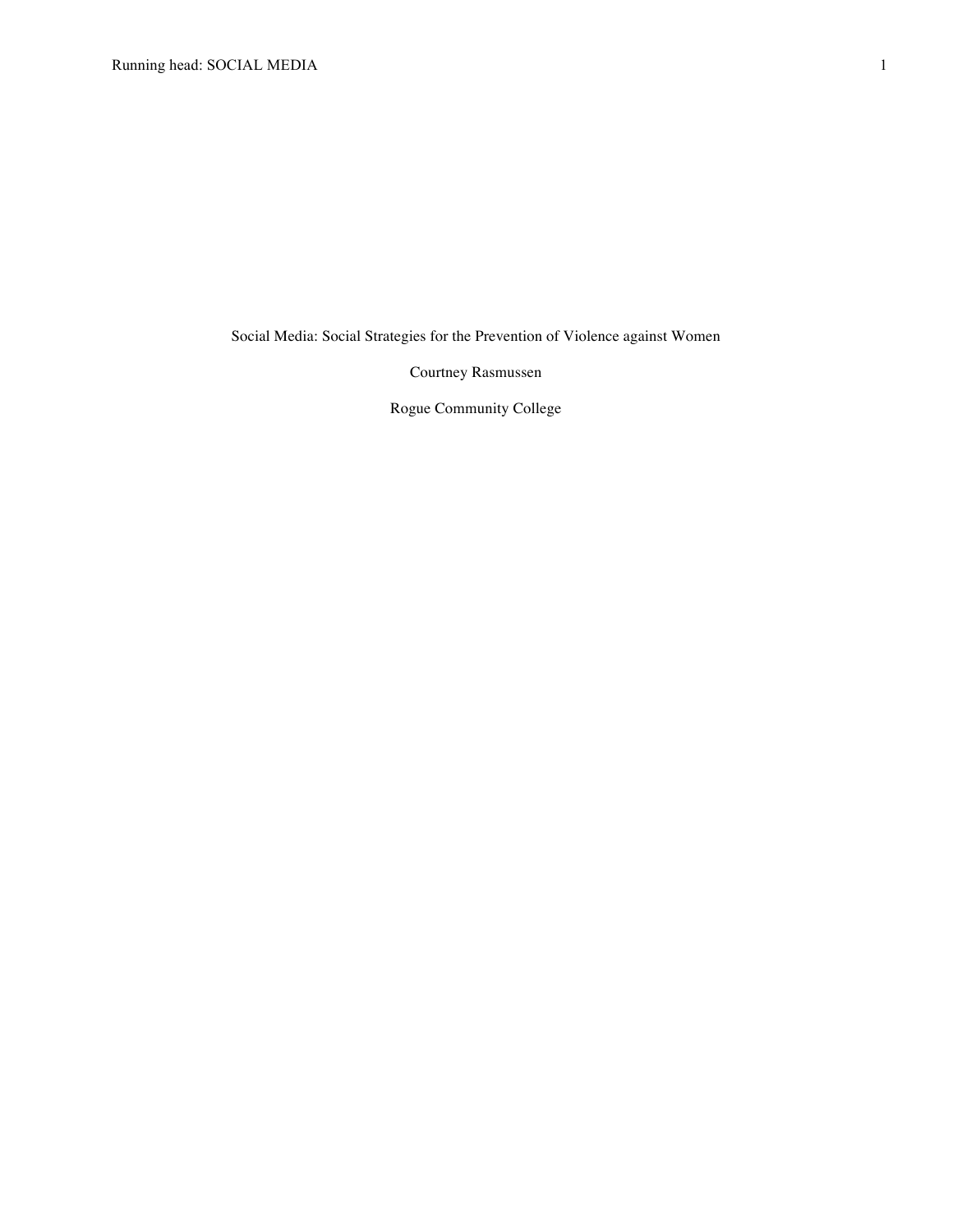Social Media: Social Strategies for the Prevention of Violence against Women *"Media mediate human relationships, and when media changes, human relationships change"* 

# *(Wesch, 2008).*

In 2012, three girls started a petition on Change.org. They had just learned from their high school civics class that a woman had not moderated a presidential debate since 1992. Their petition asked the debate commissioners to chose a woman to moderate that years' debate between Obama and Romney. When the petition attracted over 120,000 signatures and gained significant media attention, the commissioners announced the first female moderator in 20 years: Candy Crowley (Axelrod, Tsemberis, & Siegel).

Equal media representation of women challenges and undermines the gender stereotypes that perpetuate violence against women. Online petitions and other social media, such as Facebook, Twitter, and YouTube have been used to create the awareness and political pressure needed to make preventative changes in media and in society. These new forms of communication have revolutionized the way we interact and the voices we pay attention to. Social media has also facilitated the primary prevention of violence against women by increasing the audience of prevention organizations, providing links to educational information, and creating a bridge from awareness to action.

### **Background on Primary Prevention**

### **The Difference Between Prevention and Intervention**

Facilities and services that help women who are experiencing domestic violence or sexual assault are called "intervention". *Primary prevention* aims to stop violent behaviors before they begin. It "relies on identification of the underlying, or 'upstream', risk and protective factors for intimate-partner violence and/or sexual violence, and action to address those factors" (Harvey, Garcia-Moreno, & Butchart, 2007, p. 5). So, rather than trying to put in place restraining orders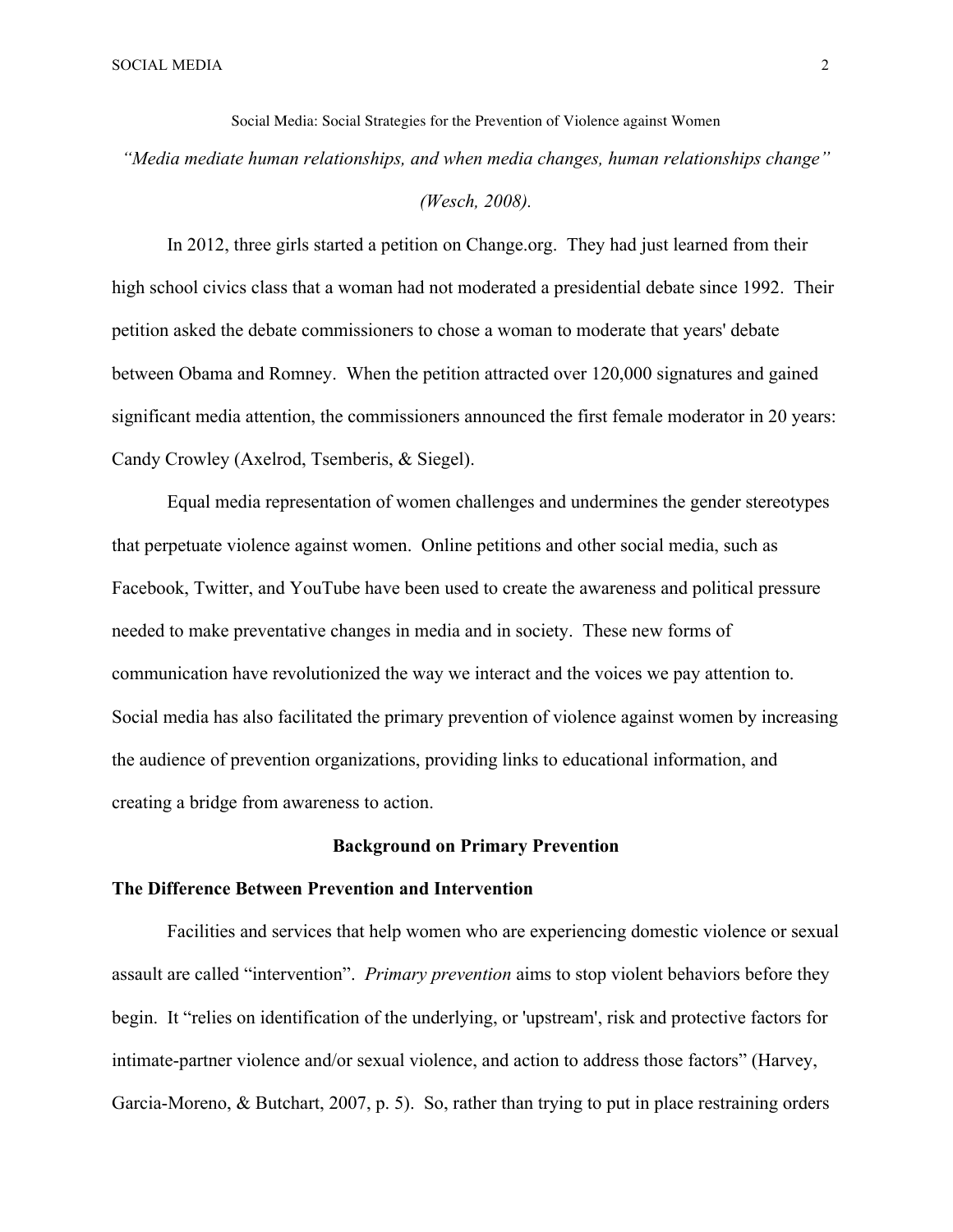SOCIAL MEDIA 3

to keep an abuser from their victim, prevention tries to create an environment that does not produce abusers by changing social norms, working with young families to prevent abuse, and teaching youth about media literacy and healthy relationships, among other things. Prevention looks and feels very different from intervention, and because it is unfamiliar work it can sometimes be seen as ineffective or unnecessary. However, many studies have shown, and the Center for Disease Control corroborates that, "the best way to effect social change is to begin teaching healthy attitudes and behaviors to young people... It is important to launch a campaign for adolescents that will correct misperceptions surrounding dating violence early in their relationship development when their norms are being developed and tested" (Griffunder, Noonan, Cox, & Wheaton, 2004, p. 10).

### **Feminism as Prevention**

Merriam-Webster's dictionary defines Feminism simply as "the belief that men and women should have equal rights and opportunities" ("Feminism", n.d.). Harvey et al. (2007) of the World Health Organization, state that "existing research suggests that effective primary prevention approaches for intimate-partner violence and sexual violence would include strategies to improve gender equality; to change social norms regarding violence, masculinity, gender roles, and relationships,.. [and] to promote healthy and equal relationships" (p. 10). Feminism is preventative in its impact on society because it promotes equality between the sexes and dispels the gender role myths at the heart of violence against women. All activities that promote the empowerment of women and normalize equality between men and women help create a society that does not tolerate the verbal, financial, mental, or physical abuse of women.

Some may wonder, why all the focus on violence against women? What about the men who are abused by women? The Center for Disease Control explains, "Research indicates that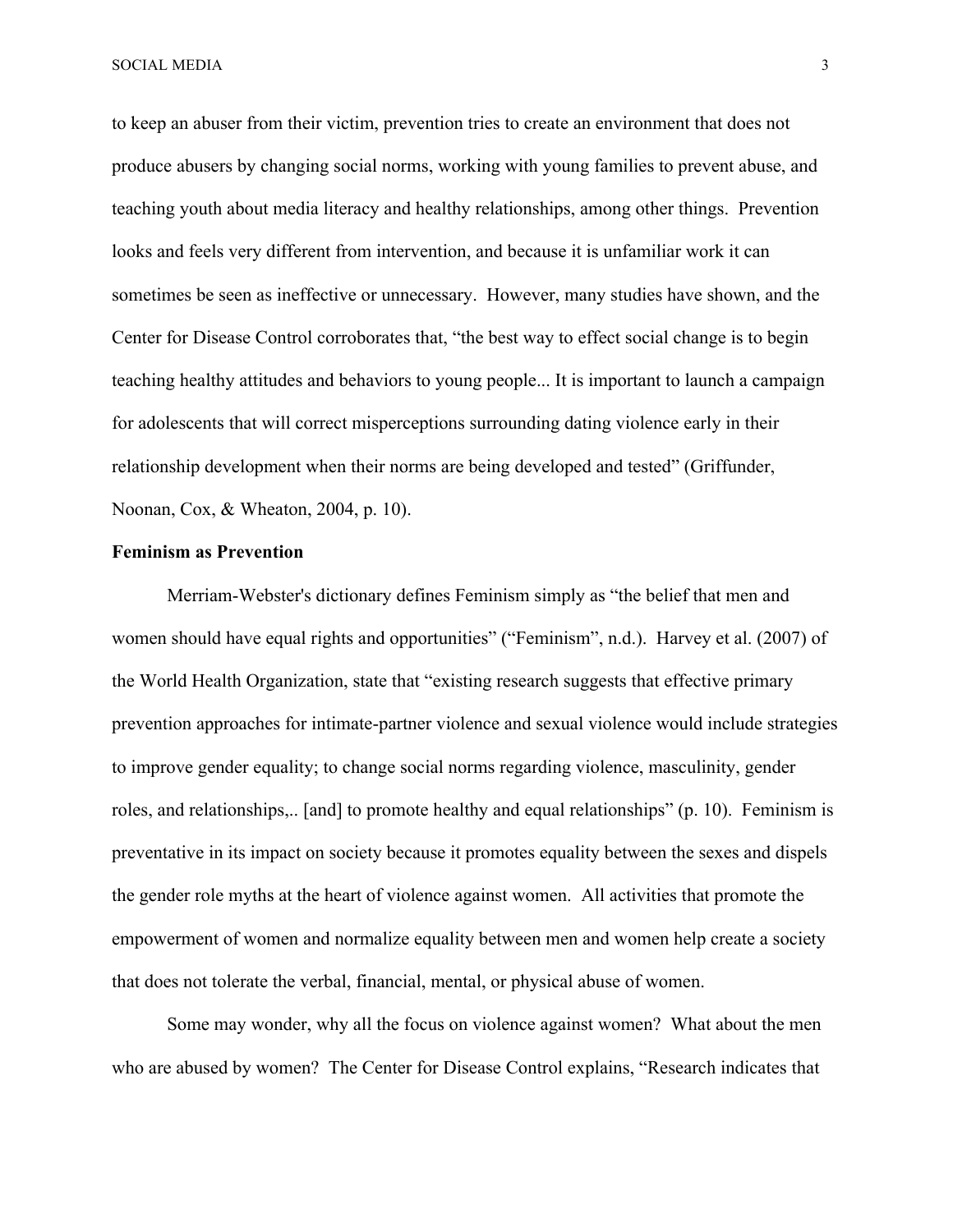SOCIAL MEDIA 4

males are responsible for the overwhelming majority of sexual violence perpetrated against women, children, and other men" (Griffunder et al., 2004, p. 10). Thus, preventing violence against women does not just benefit women, but also children of both sexes, as well as men.

# **Negative Uses of Social Media**

The internet gives perpetrators of violence against women new tools for their old tricks: cyberstalking, cyberbullying, blackmail sexting, and men's rights activists blogs dedicated to glorifying and validating the degradation and harm of women. Inasmuch as social media is used to further harm women, prevention organizations must use it to provide a counterbalance to educate and inform the community. Historically, it has been much easier to engage people at the individual and relationship level, but now social media makes it possible to engage communities and society.

#### **Go Viral: Increasing Audience**

Social media increases the audience of prevention organizations through its ability to connect people while minimizing the effects of time, distance, and economic inequality. Because of the potential to "go viral" and reach much larger numbers of people, social media provides a method of engaging the community and influencing society.

#### **Small to Large**

One of the many advantages of social media is its "inherent scalability... i.e. interventionists can move from dissemination to a small population to an extremely large one with relatively little change in approach" (Collins, Martino, & Shaw, 2011, p. 38). This feature gives prevention organizations the ability to create social media programs, test for effectiveness, and easily go forward with implementation.

Inherent scalability and the potential for viral dissemination make social media an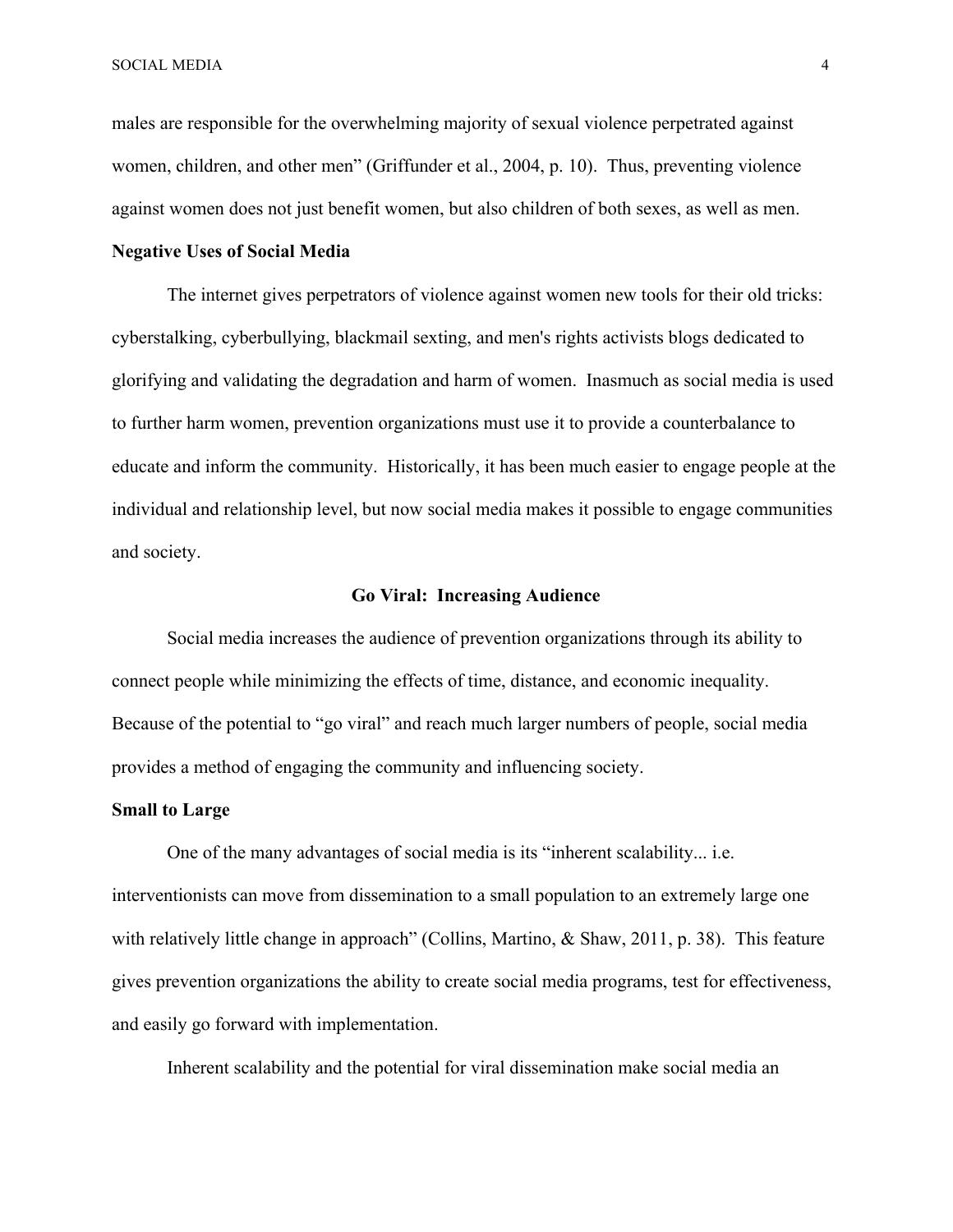incredible asset to prevention programs. The capacity to reach millions of people, get conventional media attention, and enter household conversations is necessary for the wide-spread awareness that is needed to change social norms around violence.

# **Broad or Narrow**

Most adults and adolescents use social media, and use it regularly (Duggin & Smith, 2013). The concentration of users on Facebook makes it easy to spread information on that platform. According to PEW surveys, 73% of online adults and 93% of adolescents use social media. 71% of online adults, and 94% of social-media-using teens have a Facebook account (Duggin & Smith, 2013, p.1; Lenhart, Madden, Smith, & MacGill, 2007, p.1; Madden, 2013). Taking these statistics into account, an organization could do well with just a Facebook page. However, Brown, Keller, & Stern (2009) point out that one benefit of using social media is the capability to "target messages to specific audiences … not only by style and content, but also by channel" (p. 15). Duggan and Smith (2013) find that "while Facebook is popular across a diverse mix of demographic groups, other sites have developed their own unique demographic user profiles." Pinterest attracts a female audience, the educated and well-off use LinkedIn, and Twitter draws a younger, urban, and ethnically diverse population (pp. 1-2). Successful use of social media requires that prevention organizations define their audience and find out what social media platforms it uses. Statistics on platform use, as well as focus groups, can be helpful in identifying appropriate platforms for a target audience.

#### **Unintended Effects**

Even targeted campaigns will inevitably spread to other audiences. Collins, Martino, & Shaw (2011) suggest that "researchers should also consider the risks involved in using media that can go viral." For instance, a social media campaign that targets a more mature audience will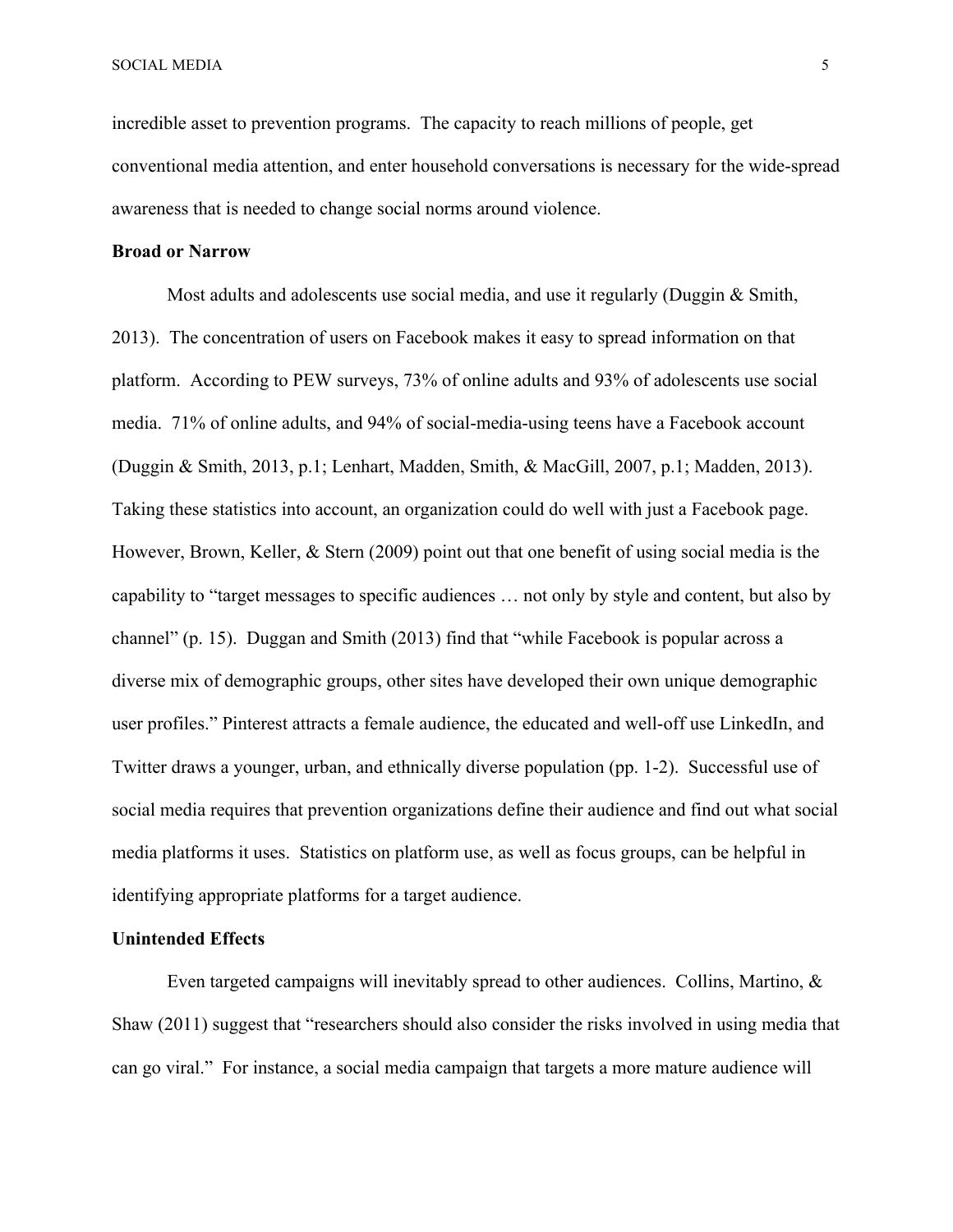very likely also be viewed by younger media users. If this likelihood is not taken into account, the campaign may have negative consequences for the younger, unintended audience (p. 54). Careful precautions must be taken before implementing any plan to avoid possible negative effects and misunderstandings. Often, even a carefully implemented, targeted approach may not be enough to gain a sizable audience. To go viral, an organization must also provide entertaining content.

#### **Infotainment: Educational Information**

Prevention organizations would do well to use social media to inform *and* entertain. They can "utilize the full potential of [social media] by posting external links, pictures, and discussions" that engage the audience (Young, 2012, p. 25). PreventConnect's Social Media Coordinator, Sniffen, explains, "You could have a great idea, but if you don't know how to express it in a way that's interesting, your great idea just becomes boring" (personal communication, March 14, 2014). The usefulness of social media in providing entertaining educational information seems to be neglected in the research literature. Many blogs, YouTube videos, and podcasts can be used to enhance preventative education, spread healthy memes, and spark conversation. The following are three examples of informative and entertaining social media productions that can be shared on an organization's Facebook, or other social media page. **Sex + (YouTube):** Laci Green, a peer sex educator, talks about healthy relationships, busts gender myths, and gives accurate sex information in her highly entertaining, bubbly way. **Feminist Frequency (YouTube):** Anita Sarkeesian is media literacy in action. She reviews

popular movies, television shows, and video games and analyzes each for sexist tropes. She packs her videos with images, clips, and culturally relevant information.

**TED Talks (ted.com):** TED talks cover a range of topics including negative effects of porn on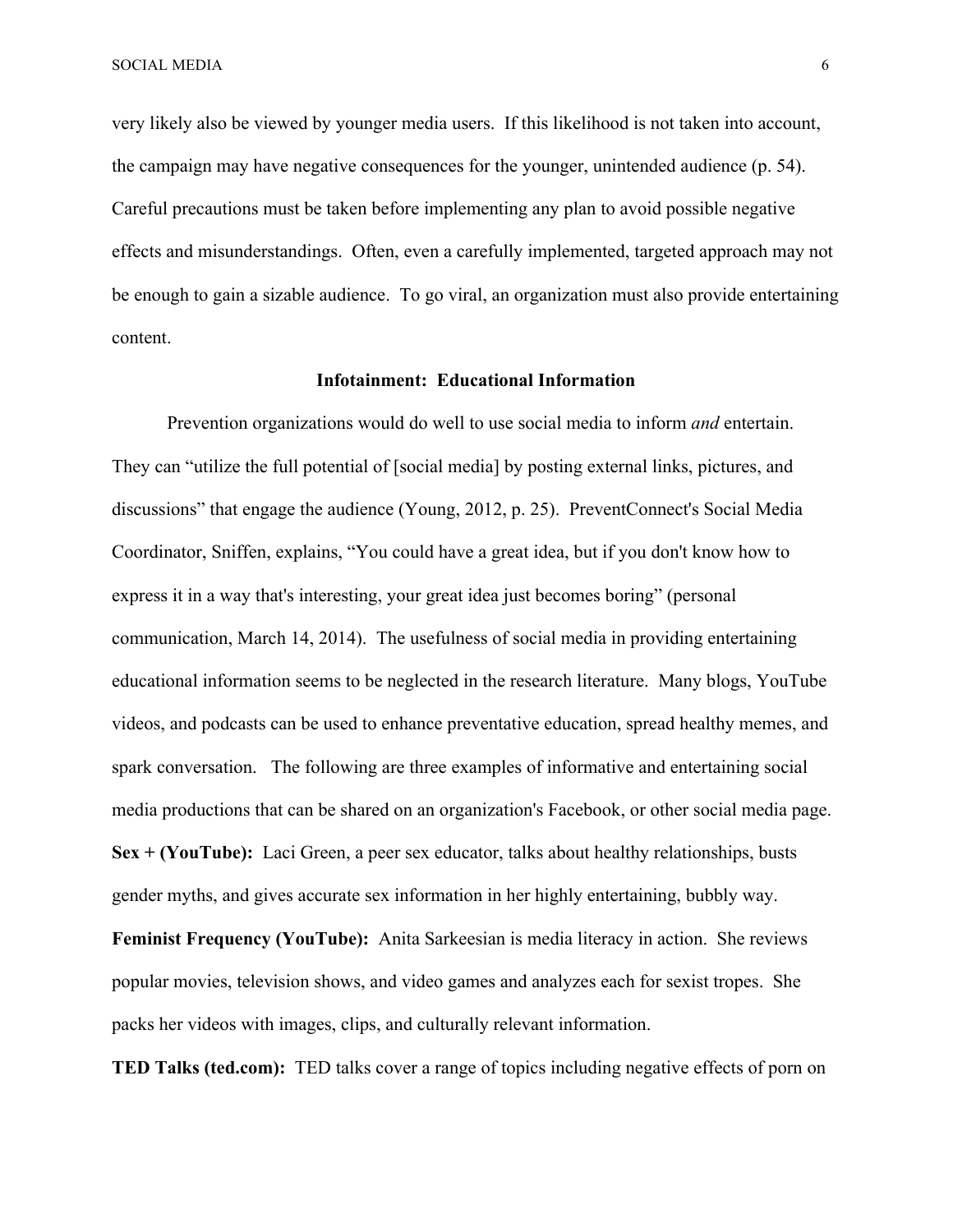men and women, violence against women, the empowerment of women, and many many others from a wide variety of experts. These videos usually range from 7-15 minutes and are attentiongrabbing and intriguing - a great jumping-off point for class discussions in youth prevention programs.

# **Professional Education**

Social media can also be used to educate primary prevention professionals. In Oregon, one generally must live near a big city to access training to become a Certified Prevention Specialist, fast becoming a necessity in the field. Easy access to online education and certification would further prevention by allowing more professionals to be credentialed. The more trained specialists in the field, the more legitimate it becomes, the more programs will be implemented, the more work can be done to improve our society and prevent violence against women. Social media could support this process by allowing collaboration with peers and teachers across great distances through the use of webinars and video conferencing platforms such as Google Hangouts and Skype. Students using online materials for certifications would thereby get the opportunity to question and discuss with knowledgeable mentors and peers.

It is necessary to emphasize that media cannot replace the impact of human interaction. Liou (2013) states that "social media campaigns are less effective when conducted as standalone activities, compared to when integrated with face-to face and on-the-ground activities" (p. 11). Educational social media can become an excuse for less-involved instruction. Teachers must remember to interact with their students and involve them in social modeling. At the same time, prevention organizations must remember to engage their local audience with chances for personal involvement in the community.

# **Idle No More: From Awareness to Action**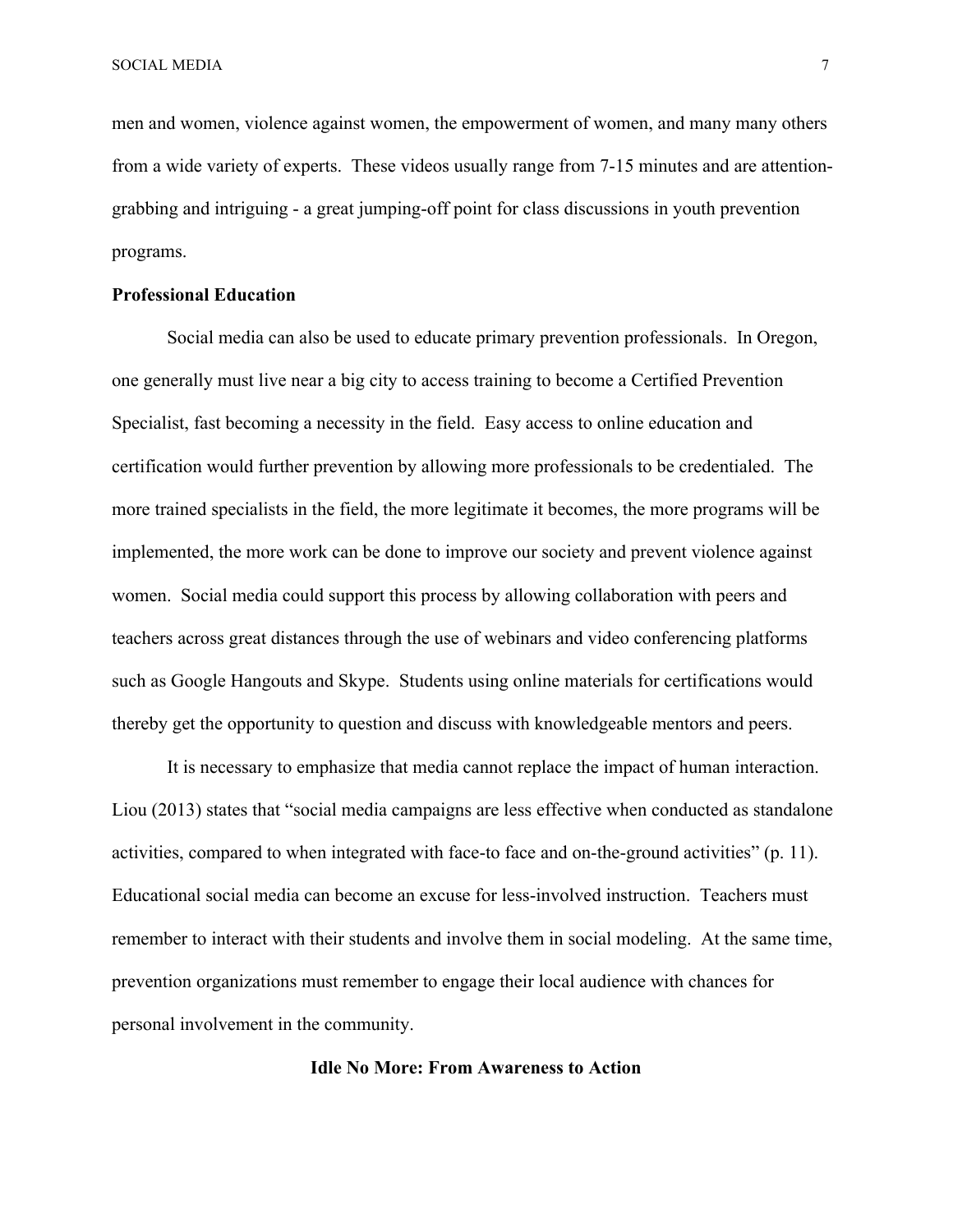Prevention organizations can encourage community involvement through their participation in social media. "Many researchers argue enhancing the relational components of organizational websites [and social media] will increase opportunities to engage new donors, increase fundraising potential, recruit volunteers, and build community" (Young, 2012, p. 23). Relational components include all activities that promote interaction with visitors, including responding to comments, asking questions, joining discussions, posting on others' pages, and taking surveys for feedback. Virtual actions, such as signing online petitions and making online donations, also have the capability of leading to in-person action and volunteerism.

#### **Fundraising 2.0**

Fundraising can be crowdsourced with social media tools like Kickstarter and Indiegogo. "Crowdfunding is quickly becoming the go-to fundraising technique for entrepreneurs and smallbusiness owners. According to crowdsourcing research firm Massolution, a growing 16.9% of the crowdfunding activity, which raised \$2.7 billion last year, came from small businesses" (St. John, 2013). If small businesses can use these resources to their benefit, why not nonprofits? A crowdsourcing campaign can be as simple as uploading a video that explains the organization's cause and plans for future development if funds are procured.

#### **Effective Petitions**

Mispercieved social norms fuel myths and discourage positive action to prevent violence against women (Fabiano, Perkins, Berkowitz, Linkenback, & Stark, 2003). Amplifying the actual positive norms gives them power. Online petition platforms, such as Moveon.org and Change.org can be used to shed light on an issue, embolden those with healthy beliefs, and put pressure on key stakeholders to make preventative changes.

With some effort, petitions have pretty good odds of making a difference in an identified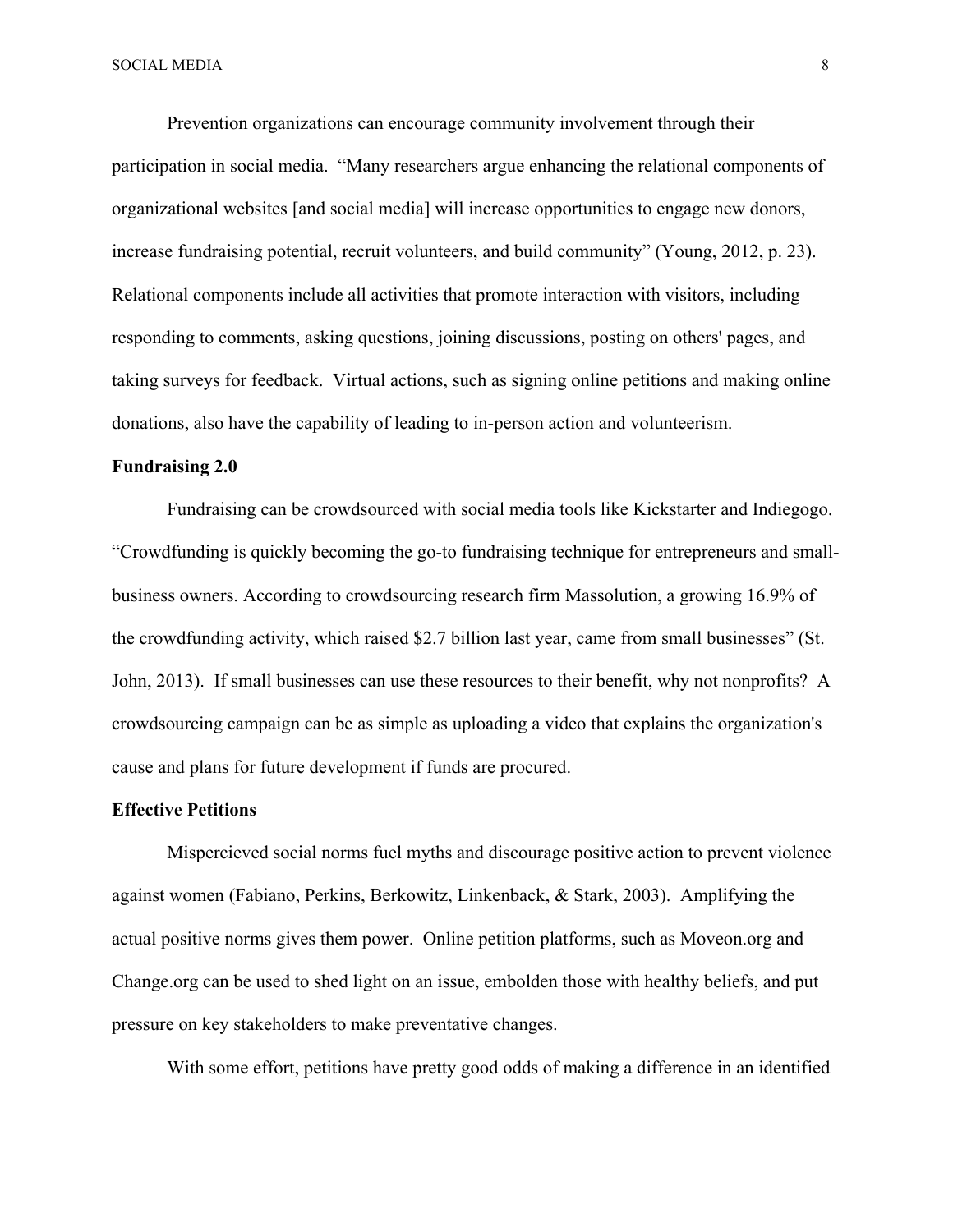problem. In 2013, Change.org shared some of its success statistics. A petition shared over 50 times or covered by the media, doubles its chances of winning. Including a picture or video in the petition, raises chances of winning seven-fold. Of petitions that gained less than 200 signatures, a whopping 40% still succeeded ("What can 50 million people change?"). Creating and promoting online petitions effectively harnesses the power of the silent majority and uses it to hold key players in the government, media, and corporate worlds accountable.

#### **Attract Volunteers**

Prevention organizations can attract dedicated, informed volunteers through their social media activities. In her article on just this subject, Fish (2013) interviews Janice Babineau, community manager with the Canadian Red Cross, who points out that "social media can 'bridge the gap between someone being interested and someone actually getting involved'" (para. 4). Fish (2013) explains that organizations should "encourage volunteers to post stories, images and video on their own social media channels." Babineau adds, "If someone says this is a good organization to volunteer for, their friends will trust them" (para. 13). Connecting awareness to personal experience creates evangelists – people who will spread the word for their prevention organization.

Liou (2013) warns that, "overall, social media can expose large audiences to messages, but only engages much smaller numbers of people in learning and activities, and an even smaller number of people... take concrete actions to prevent [violence against women]" (p. 11). However, it is still possible to create lasting change with the action of just a few people, and it is not impossible to gather larger numbers. The challenge is to try to figure out a creative way to do it. Take, for example, One Billion Rising, Eve Ensler's world-wide Valentine's day dance party to raise awareness of and bring an end to violence against women. The 2013 campaign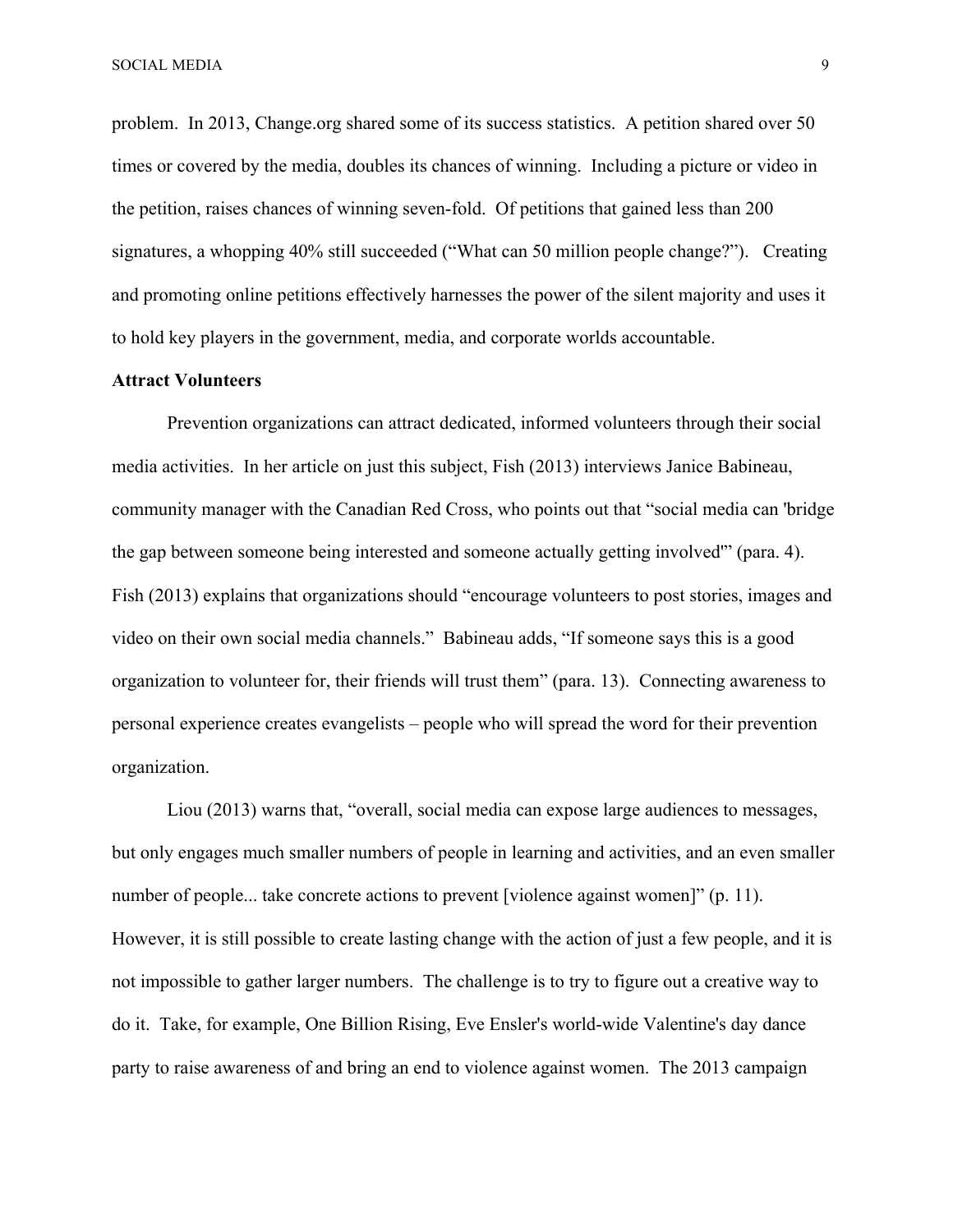used social media to promote and organize "tens of thousands of events held in 207 countries" (Swan, 2013). It was hailed as the "biggest global day of action ever held to end violence against women" (Swan, 2013). What makes a social-media-based campaign, like One Billion Rising, successful?

# **Best Practices**

## **Be Strategic**

Young (2012) states that "in order to be successful these human service organizations should begin to think strategically about social media." He recommends setting goals for the use of social media, making a plan, implementing the plan, and evaluating its outcomes (p. 123). Many organizations use social media ineffectively because they have no direction in their use of it and no way to gauge its effectiveness. PreventConnect's Media Production Coordinator, Maier, emphasized that an organization needs to be "clear what [its] strategy is and how [it] intends to use these platforms" (personal communication, March 14, 2014).

### **Create a Code of Conduct**

Despite the amazing potential of social media to facilitate the activities of violence prevention, one must not be too hasty in it's implementation. A host of ethical considerations and implementation strategies must be taken into account to protect privacy, avoid misunderstandings, and manage "trolls".

#### **Collaborate, Share, Be Social**

Getting involved in conversation with visitors allows prevention organizations to correct misconceptions, educate, show transparency, fundraise, and attract new volunteers. (Young, 2012, pp. 21-25). Bryer (2013) notes that the "design and use of social media is important in shaping the quality of citizen participation." Platforms should not be used as a one-directional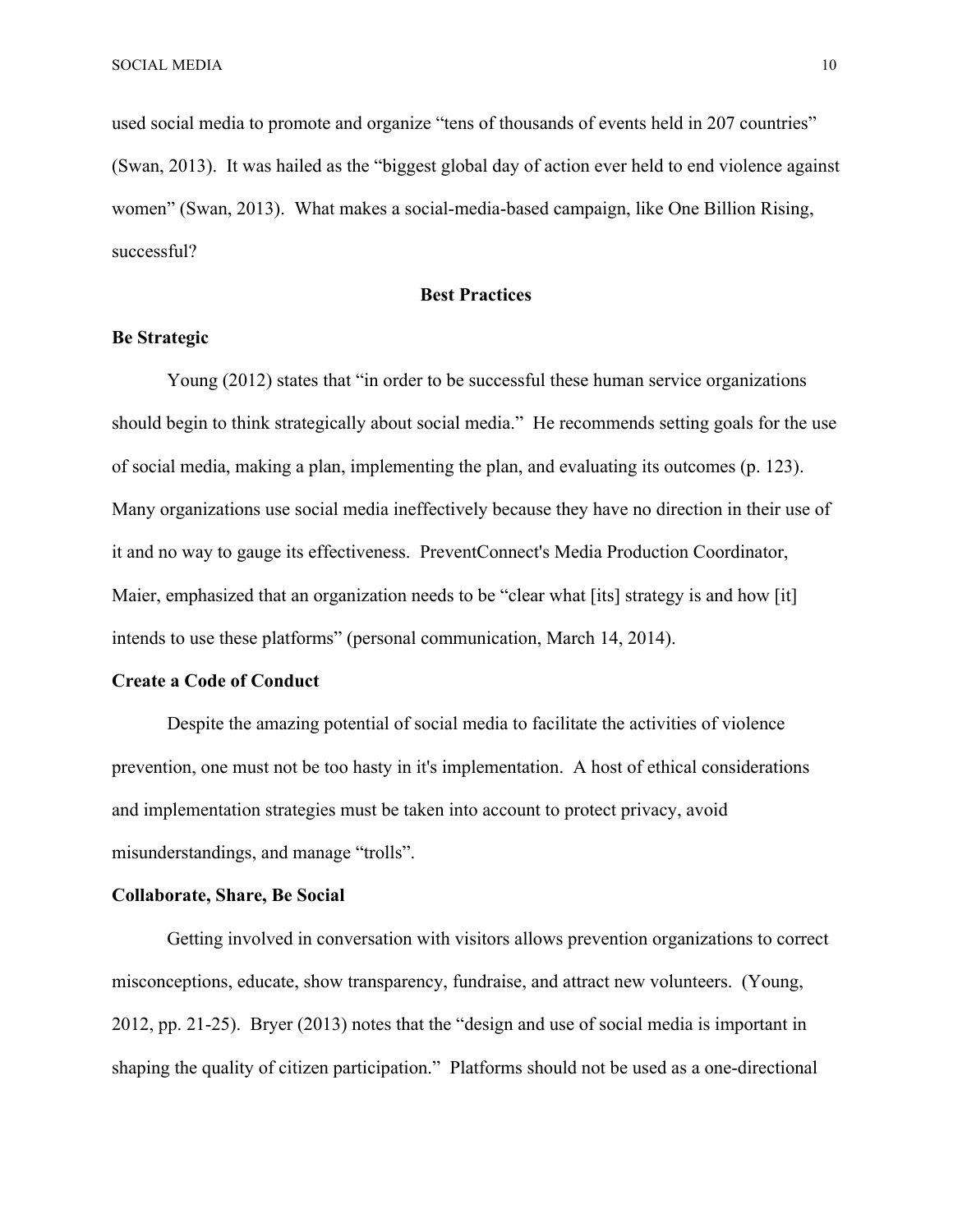SOCIAL MEDIA 11

website to provide information without interaction. Questions should be answered, and reciprocal information provided. Links within the community should be formed, and civil debate encouraged and moderated (pp. 47-48).

# **Hire a Social Media Staff-Person**

Interacting with people who leave comments or questions takes a lot of time and skill (moderation, conflict resolution, etc.), and is vital to the success of a social media page. This underscores the importance of having a specially-trained, full-time staff-person for social media activities. Sniffen, of PreventConnect, warns of the tendency of some organizations to recruit a "magic teen volunteer" to manage social media sites. His experience suggests that this is an unreliable and unsustainable method of dealing with the challenges of new technology (personal communication, March 14, 2014). "A full-time staff member is required to implement and serve as convener and facilitator of the social media space. [Social media] can be transformational, but if [they] are not implemented fully and strategically, it may be better to not implement them at all" (Bryer, 2013, p. 50).

# **Conclusion**

Social media has the potential to vastly improve the impact of prevention organizations at the community and society level. Small organizations now have the tools they need to challenge media, corporations, and government, and draw the attention of the nation to their cause. New ways of educating prevention professionals and the public, combined with the ability of organizations to inspire action in their communities makes social media an unparallelled benefit, if used correctly.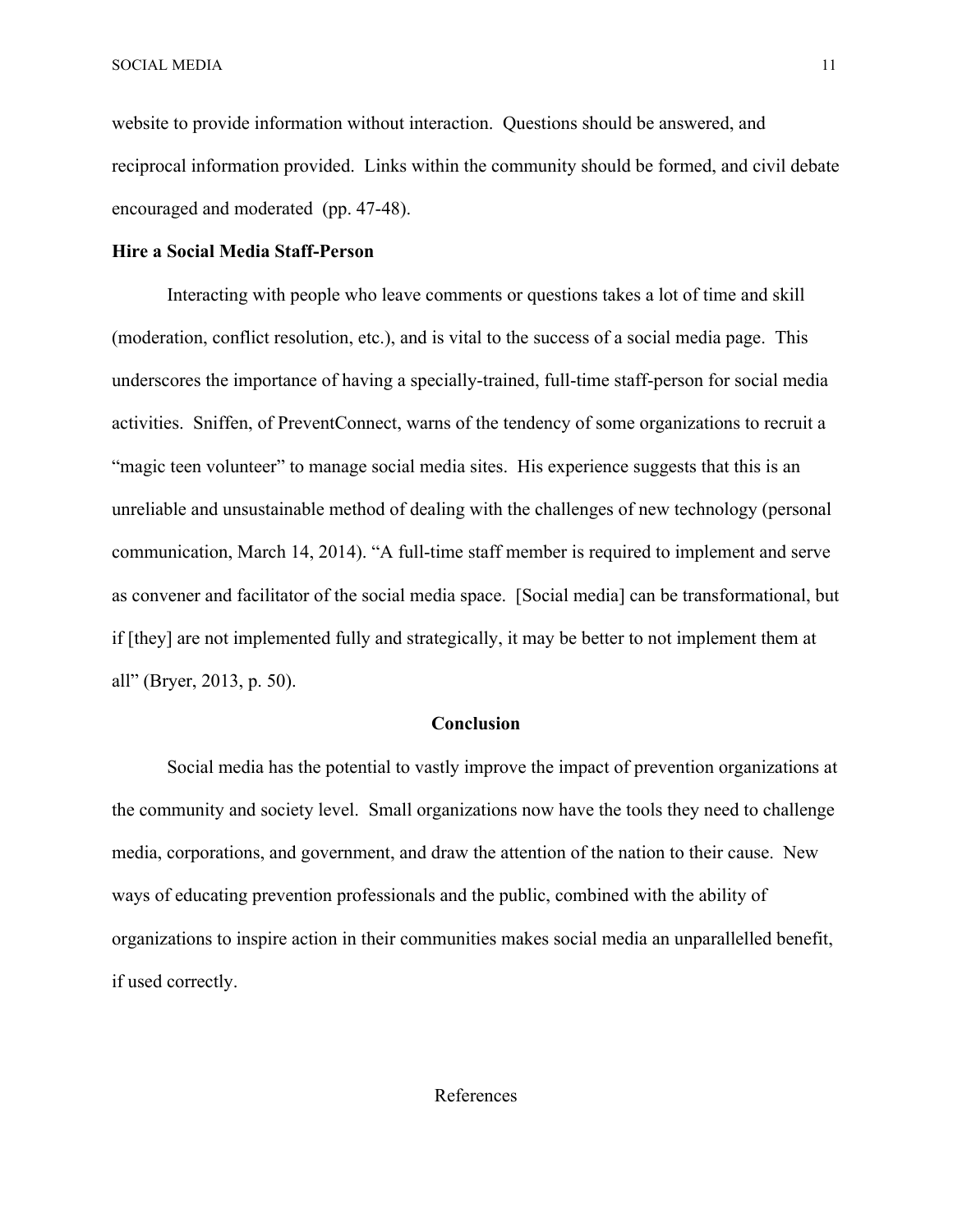- Axelrod, E., Tsemberis, E, & Siegel, S. (2012). "It's time for a woman moderator: Equality in the 2012 Presidential Debates!" Retrieved from http://www.change.org/petitions/it-stime-for-a-woman-moderator-equality-in-the-2012-presidential-debates
- Brown, J. D., Keller, S., & Stern, S. (2009, November). Sex, sexuality, sexting, and sex ed: Adolescents and the media. *The Prevention Researcher, 16*(4), 12-16. Retrieved from http://www.tpronline.org/article.cfm/Sex\_Sexuality\_Sexting\_and\_SexEd
- Bryer, T. A. (2013, Spring). Designing social media strategies for effective citizen engagement: A case example and a model. *National Civic Review, 102*(1), pp. 43-50. doi:10.1002/ncr.21114
- Collins, R. L., Martino, S. C., & Shaw, R. (2011). Influence of new media on adolescent sexual health: Evidence and opportunities. Retrieved from http://www.rand.org/pubs/working\_papers/WR761.html
- Duggan, M., & Smith, A. (2013). Social media update 2013: 42% of online adults use multiple networking sites, but Facebook remains the platform of choice. *Pewinternet.org.* Retrieved from http://www.pewinternet.org/2013/12/30/social-media-update-2013/
- Fabiano, P. M., Perkins, H. W., Berkowitz, A., Linkenbach, J., & Stark, C. (2003, November). Engaging men as social justice allies in ending violence against women: Evidence for a social norms approach*. Journal of American College Health, 52*(3), 105-112. Retrieved from http://alanberkowitz.com/papers.php
- "Feminism." (n.d.). Retrieved March 12, 2014 from http://www.merriamwebster.com/dictionary/feminism
- Fish, S. (2013). Poke, pin and tag: Using social media to engage volunteers. Charityvillage.com. Retrieved from https://charityvillage.com/Content.aspx?topic=Poke\_pin\_and\_tag\_Using\_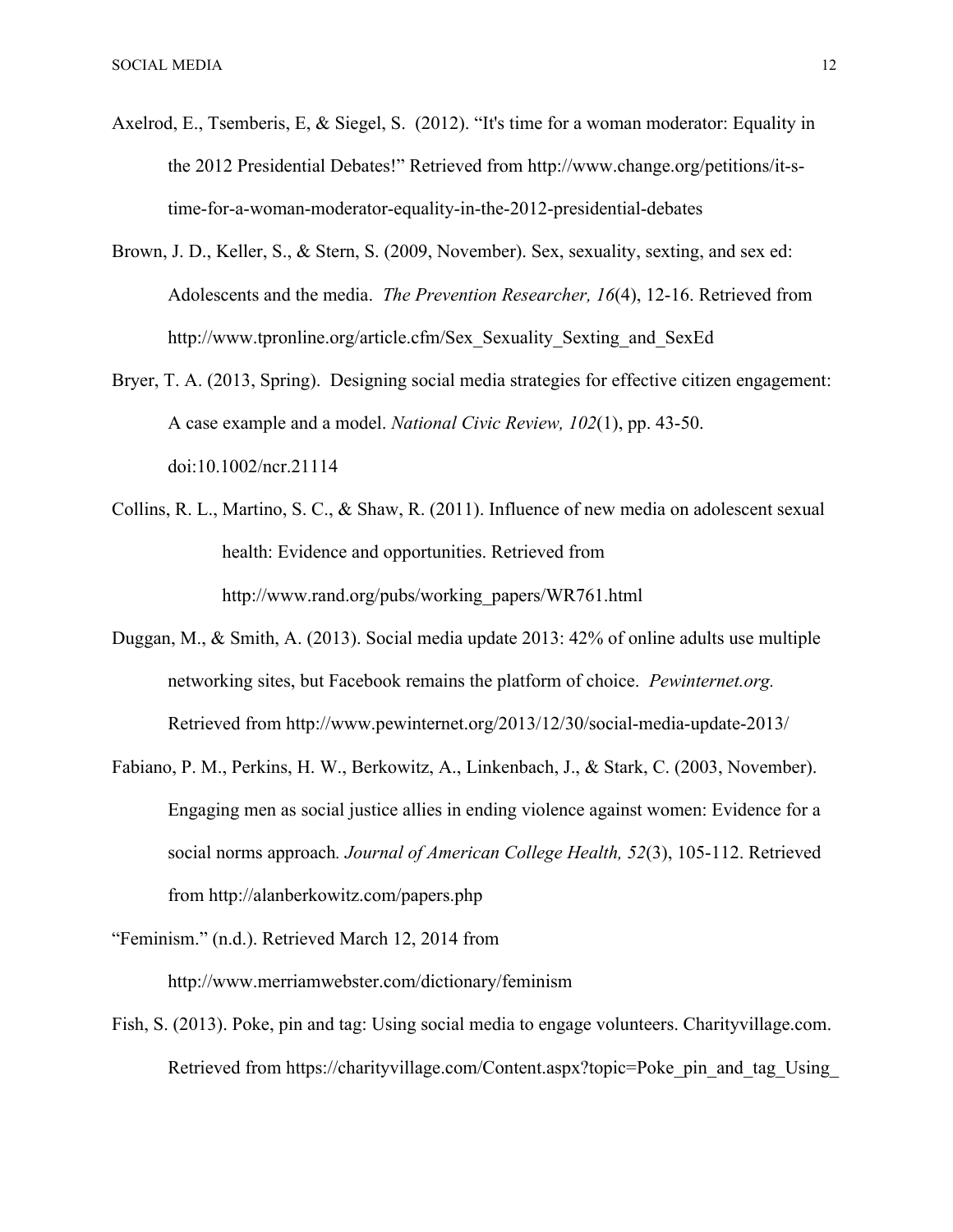social media to engage volunteers

- Graffunder, C. M., Noonan, R. K., Cox, P., & Wheaton, J. (2004, January). Through a public health lens. Preventing violence against women: An update from the U.S. Centers for Disease Control and Prevention. *Journal of Women's Health, 13*(1), 5-16. doi:10.1089/154099904322836401
- Harvey, A., Garcia-Moreno, C., & Butchart, A. (2007). Primary prevention of intimate-partner violence and sexual violence: Background paper for WHO expert meeting. *World Health Organization*. Retrieved from

http://www.who.int/violence\_injury\_prevention/publications/violence/IPV-SV.pdf

- Lenhart, A., Madden, M., Smith, A., & MacGill, A. (2007).Teens and social media. *Pewinternet.org*. Retrieved from http://www.pewinternet.org/2007/12/19/teens-and-social-media/
- Liou, C. (2013). Using social media for the prevention of violence against women: Lessons learned from social media communication campaigns to prevent violence against women in India, China, and Vietnam. *Partners for Prevention.* Retrieved from http://www.partners4prevention.org/resource/using-social-media-prevention-violenceagainst-women-lessons-learned-social-media
- Madden, M. (2013). Teens haven't abandoned Facebook (yet). *Pewinternet.org.* Retrieved from http://www.pewinternet.org/2013/08/15/teens-havent-abandoned-facebook-yet/
- St. John, O. (2013, May 23). Old MacDonald had a crowdfunded farm. *USA Today*, p. 5b. Retrieved from

http://www.usatoday.com/story/money/personalfinance/2013/05/22/crowdfunding-afarm/2141255/